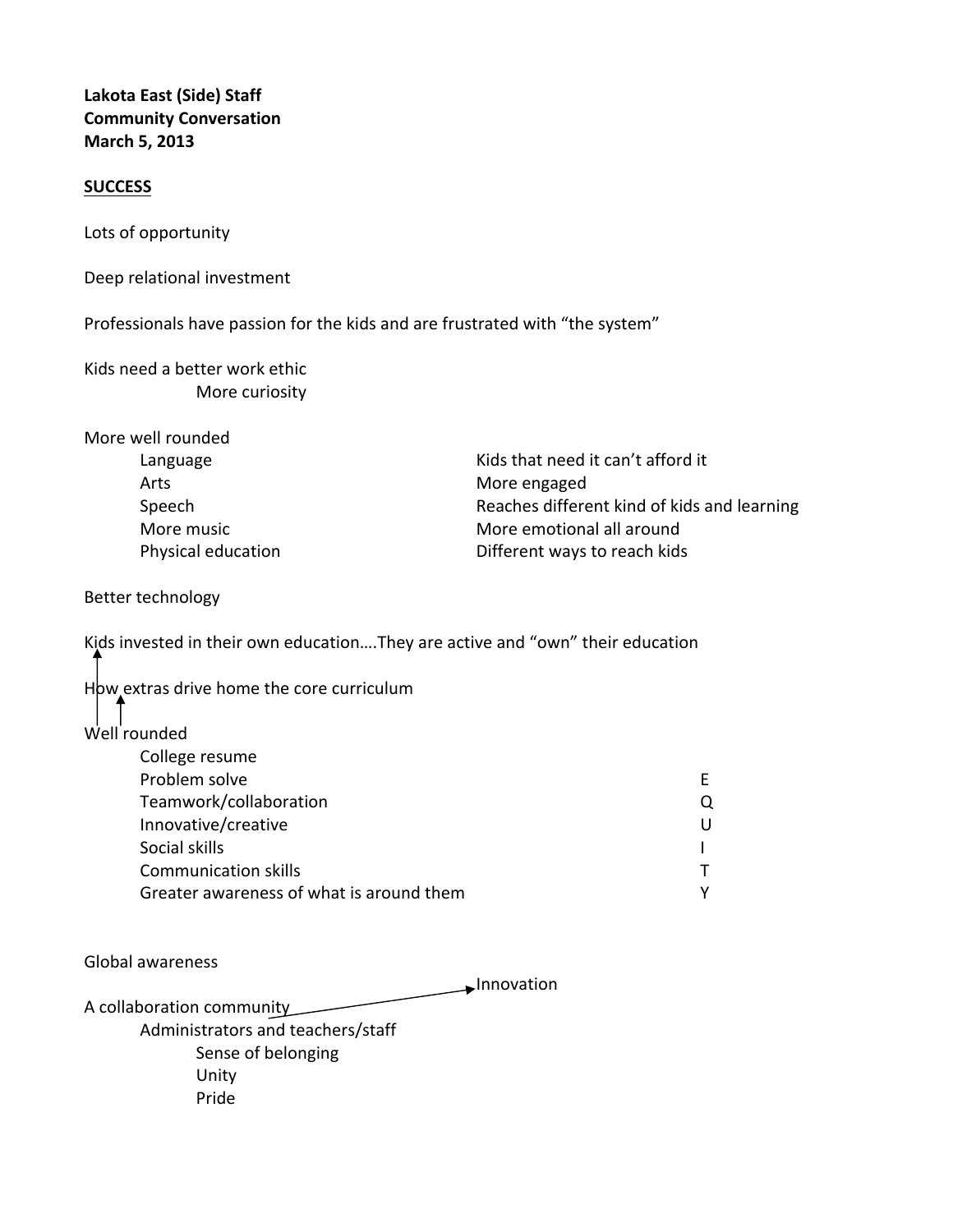Community service Understand service Work ethic Experience with diverse situations Perspective Kids need certainty and stability and consistency Kids need to be around others who want to be successful Kids need to have collective district pride "Specials" help create this drive/ownership Security, guidance, innovation Interconnected community around students Unity **CONFIDENT CONTROLLER SUBSETER SUBSETER** Build trust so kids work for you Teachers  $\leftarrow$ Smaller classes **Smaller** classes Administrators More quality time with teachers and kids So deeper relationship Student, staff, administration, self sufficient Anticipation Tradition  $\longrightarrow$  Family Ask veteran $||$  Belonging folks how it went in past to success Relationships and innovation Deeper relation between administration and staff in buildings Administrator turnovers loses relationships and traditions Conserve the individual qualities of each school Maintain relationships Different Jobs Build resume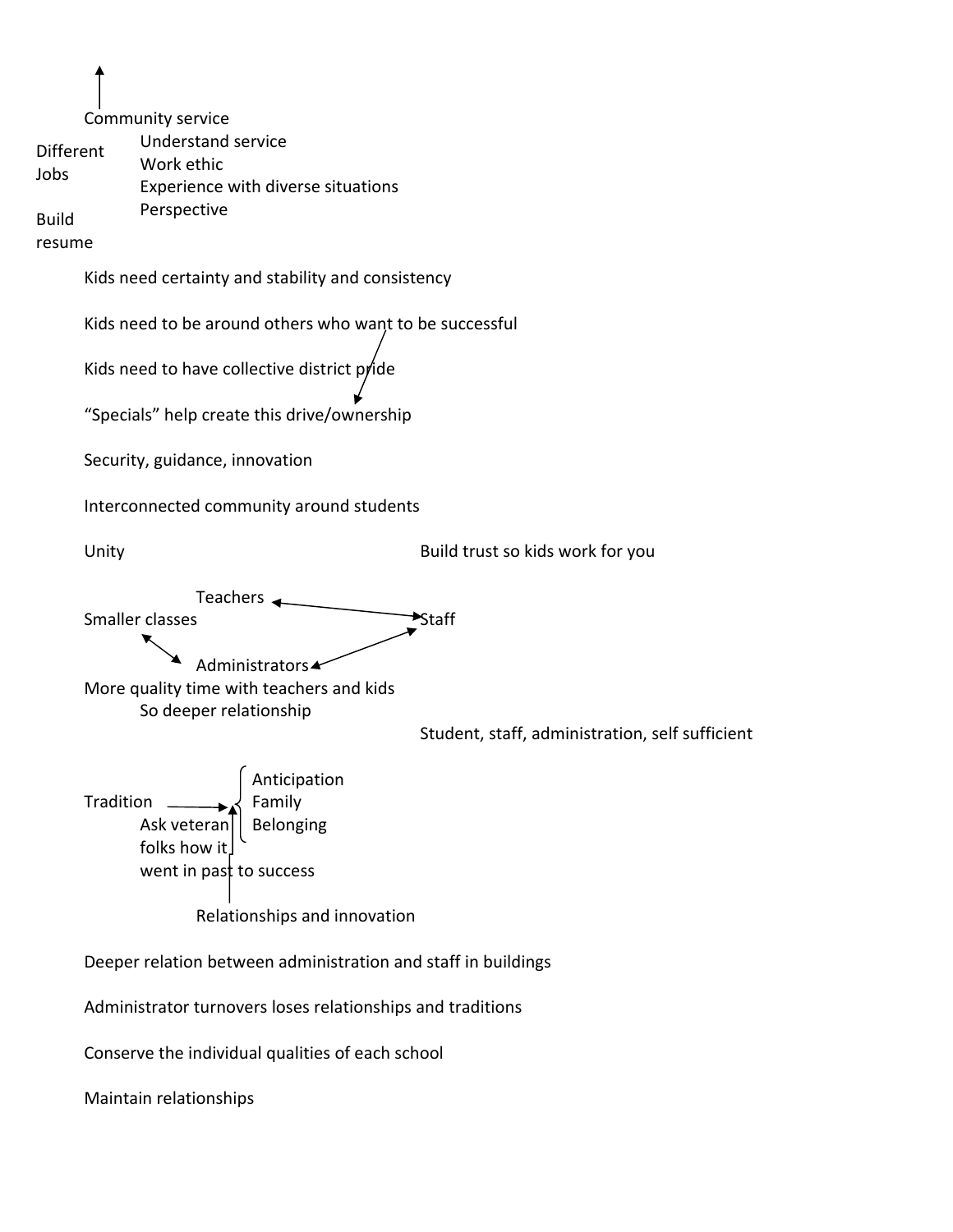This is not a factory  $-$  It's a community Professional development Teachers highly qualified

Each has gifts Align passion with gift

Diversity of teachers *Diversity of teachers*  **Exercise 2018 Requires deep administrator/staff relationship** 

More course choices for kids that leverage the vast diversity in staff and passion

Align goals with STEM and processes



you want outside

Many levels….Include all

Give staff flexibility to achieve the goals

Encourage staff teams to figure it out on "ground level"

More Board members in the building Gotta be there to know it

Literacy program ESL – Without more time these kids won't succeed

## **PROCESS REQUESTS**

Retirement is keeping us around

Money doesn't motivate in long run

Staff can leave the district and even teaching

People are tired and it will fail eventually

The cuts have hurt, public just doesn't know it

Uncertain future holds back professional development

Hard for staff to invest